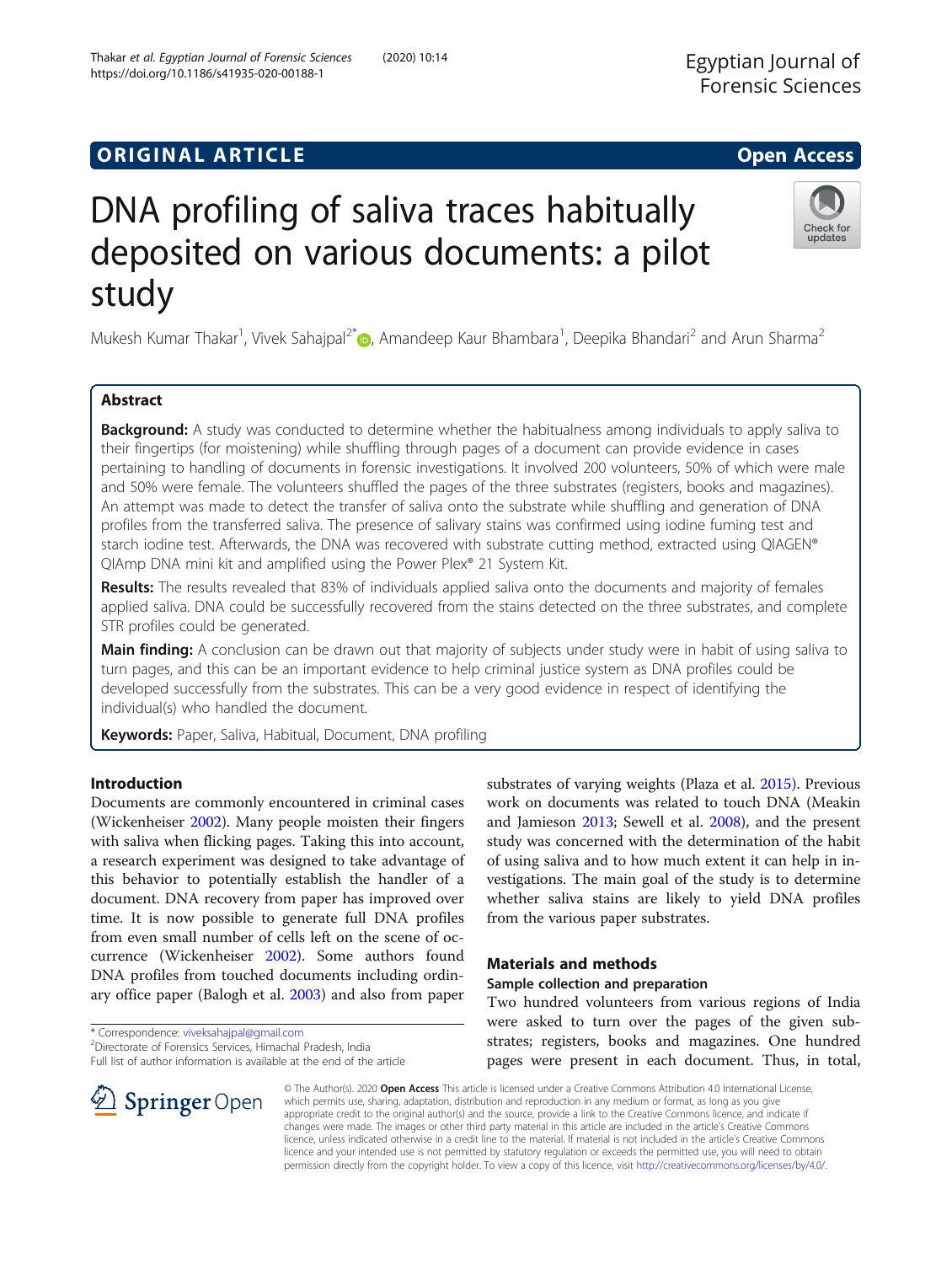<span id="page-1-0"></span>

600 samples were collected for the study. The page turning was recorded to check if and when volunteers applied saliva. Reference samples of saliva were collected from all the volunteers on FTA card.

## Sample treatment

The collected samples were examined for the detection of the saliva stains by two methods: iodine fuming as a presumptive test and starch iodine to confirm (Baxter and Rees [1975\)](#page-2-0). The portions showing stains developed with iodine fuming were taken aside for further analysis. The remaining part of the stain was retained for DNA analysis. The starch iodine test is destructive in nature and used for detecting saliva because of the amylase enzyme activity. The stains detected with iodine fuming turned blue black with starch iodide test if there was presence of saliva. The remaining part of stains that were tested positive for the presence of saliva was subjected to DNA analysis.

# Sample processing

The DNA was collected from the specimens using substrate cutting method. The cuttings were kept in sterile vials. The DNA was extracted using commercially available QIAmp® DNA mini kit (QIAGEN®) as per the manufacturer's protocol. After extraction, the DNA was amplified using Power Plex® 21 System Kit as per the manufacturer's protocol in Gene Amp® PCR System 9700. The PCR amplification conditions were initial denaturation at 96 °C for 1 min, followed by 30 cycles at 94 °C for 0.10 s, 59 °C for 1 min, 72 °C for 0.30 s and 72 °C for 10 min final extension. At last, all samples were profiled via capillary electrophoresis using ABI 3130 Genetic Analyzer and evaluated using GeneMapper ID 3.2.

# Results and discussion

Almost 83% of the volunteers moistened their fingertips with saliva (Fig. 1). The maximum number of times an individual moistened his/her fingertips while going through a 100 page document turned out to be sixteen and minimum number as three. The mean for the number of pages on which saliva was applied was calculated to be 8.33.

About 90% of the females used saliva to moisten the finger tips, and 66% of the males applied saliva. Moreover on average, the females were found to moisten their